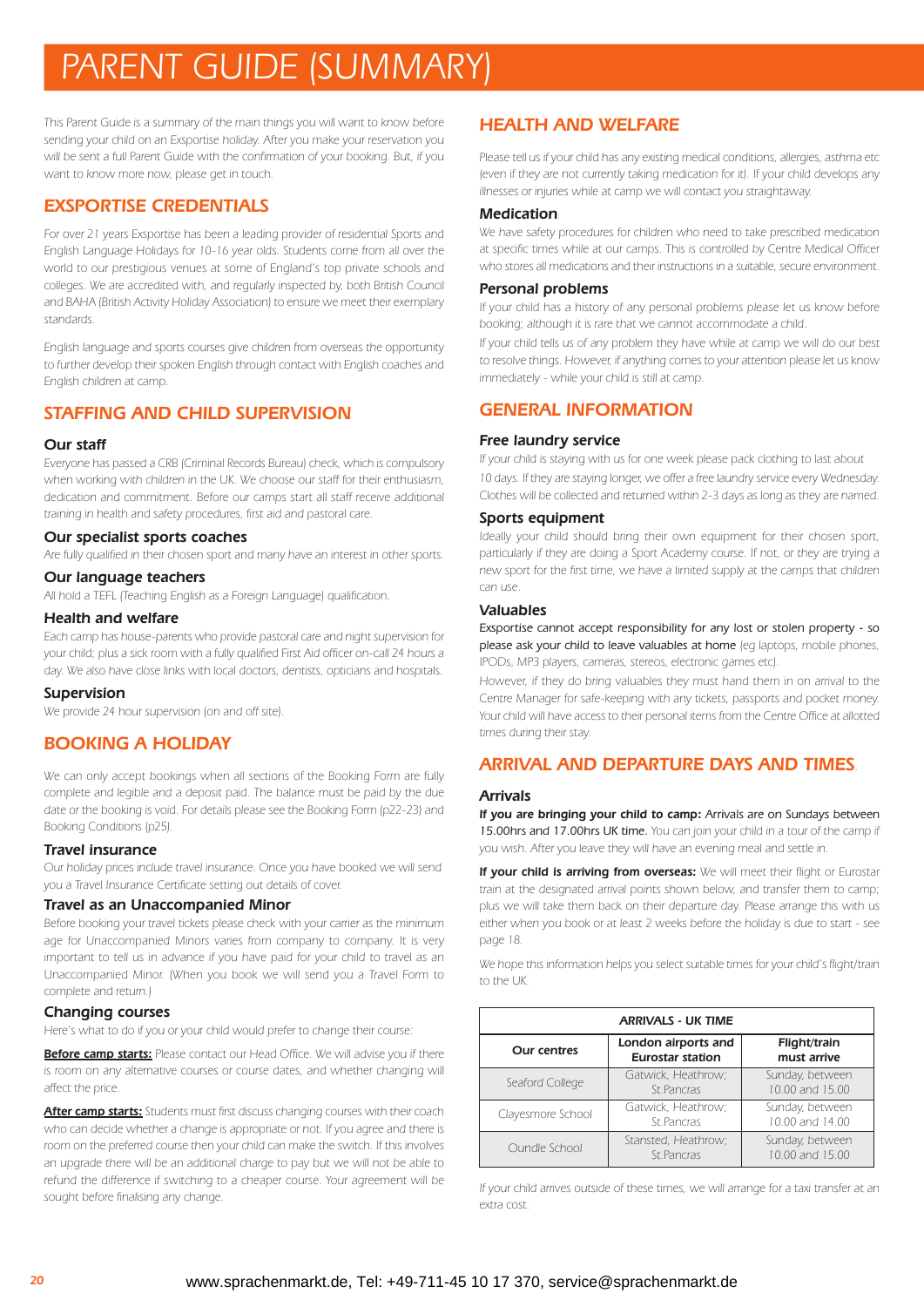*Later or earlier travel times: Arriving at a different time from other children could mean your child won't start to bond with other students on the way to camp, they may arrive too late for their camp tour or evening meal; or if arriving too early in the day they could be on their own at camp until others arrive.*

#### *Departures*

*If you are collecting your child from camp: Please come between 9am and 11am on the Saturday of departure. (Please note rooms must be vacated by 9am prompt.)*

*+44 (0) 7787 383 880. We never leave children alone at airports or stations or*

*at any other time during their stay with Exsportise.*

*If your child is returning overseas: We will return them to their relevant airport or train station at the designated departure points shown below. Please arrange this with us either when you book or at least 2 weeks before the holiday is due to start - see page 18.*

| <b>DEPARTURES - UK TIME</b> |                                                |                                      |  |
|-----------------------------|------------------------------------------------|--------------------------------------|--|
| <b>Our centres</b>          | London airports and<br><b>Eurostar station</b> | Flight/train<br>must depart          |  |
| Seaford College             | Gatwick, Heathrow;<br>St.Pancras               | Saturday, between<br>12.00 and 17.00 |  |
| Clayesmore School           | Gatwick, Heathrow;<br>St.Pancras               | Saturday, between<br>12.00 and 17.00 |  |
| Oundle School               | Stansted, Heathrow;<br>St.Pancras              | Saturday, between<br>12.00 and 17.00 |  |

# *AT CAMP*

# *Safe arrival*

*We encourage children to phone home on arrival - staff will help if necessary.*

#### *Contacting your child*

*You are welcome to contact your child at camp. Details will be provided in the full Parent Guide sent with the confirmation of your booking .*

#### *Posting items to your child*

*If you send letters/parcels please ensure items arrive before your child's departure as we cannot guarantee to return undelivered post. The address is in the full Parent Guide.*

#### *Visiting your child*

*You are very welcome to visit but please contact the relevant camp before arriving (contact details in the full Parent Guide). For security reasons, when you arrive please go to the Centre Manger's office to sign in. You will be asked to wear a bright orange Exsportise wrist band during your visit that identifies you as a guest. Please sign out when you leave the site. Head Office can let you know of suitable accommodation nearby.*

#### *Ability groups*

*On arrival we will place your child in a mixed group of similar ages so they can quickly make friends and overcome any language barriers.*

#### *Homesickness*

*If you think your child is likely to become homesick it is best if you keep contact to an absolute minimum during the first 48 hours. By day 3 all homesickness should have vanished. UNFORTUNATELY, WE CANNOT OFFER A REFUND IF YOUR CHILD HAS TO LEAVE CAMP EARLY DUE TO HOMESICKNESS.*

#### *Bedtimes*

*Bedtimes start at about 9.30pm for the younger students and go through to 11.00pm for the older ones. After a full day of sports coaching followed by evening entertainment most children find they are tired, so we try to ensure that everyone gets a good night's rest.*

#### *Bedrooms*

*Children sleep in single sex rooms or dormitories, with supervising staff nearby. You can ask for a single room or make a room share request when making your booking. We cannot guarantee that this will always be possible, but we will do our best.*

#### *Birthdays at camp*

*If your child has a birthday at camp we will try and make it a really special day with a birthday cake. It is always helpful if you can remind us about a birthday nearer the time!*

#### *Behaviour*

*Our camps provide a safe and happy environment where children are expected to be courteous and well behaved at all times. Anti-social behaviour is almost unheard of but if we do discover any teasing, bullying, rowdy or other unacceptable conduct the Centre Manager will deal with it instantly. Persistent bad behaviour can result in a child being sent home early at the expense of the parent/guardian in which case no refund will be offered. If your child tells you about any problems please let us know immediately.*

#### *Damages*

*If your child causes any damage at the camp our Head Office will contact you and then send you a bill for the damage, which should be paid immediately.*

#### *Camp certificates*

*At the end of camp your child's coach/teacher will present them with an Exsportise Sports Certificate and an Exsportise Language Certificate (if applicable) in recognition of their effort and achievement.*

#### *Excursions off site*

*If your child is staying for two weeks or more there will be two excursions every weekend. Saturday is a visit to a theme park/fun/adventure destination, and Sunday a visit to a cultural place of interest or the beach, weather permitting. All the outings are fully supervised by our staff and included in the holiday cost. However, you may wish to give your child extra pocket money to spend on these outings.*

#### *Bad weather*

*We have provisions in place if bad weather prevents outdoor sports.*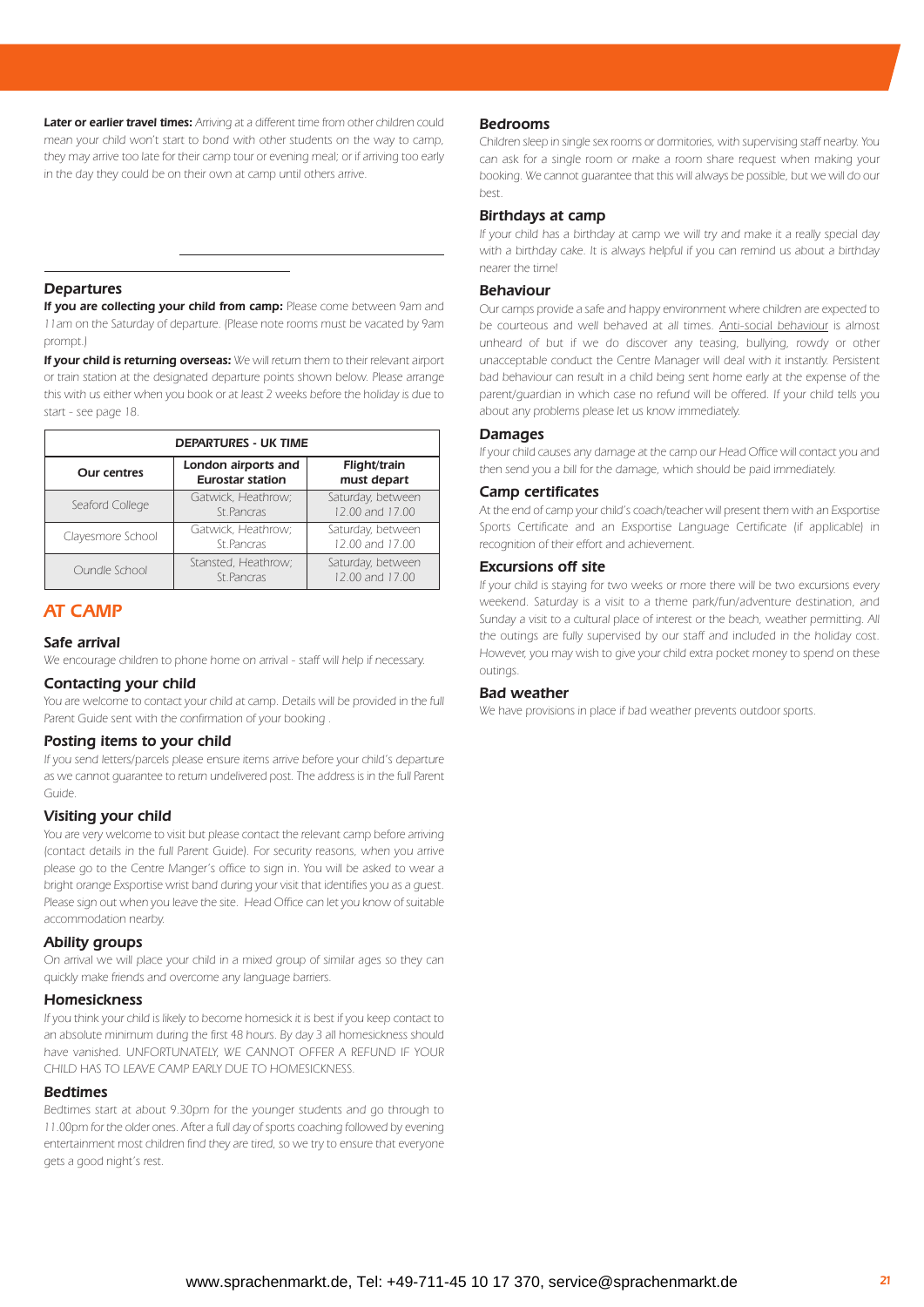# *STUDENT GUIDE www.exsportise.co.uk | +44 (0)1444 444 777*

*We hope you are enjoying your winter/spring and playing lots of sport. A note of advice – please start playing as much as you can – our holidays are tiring so you need to be in shape! They are also designed to give you the chance to learn new skills and develop existing ones. Whether on the sport's field or in the classroom you have a unique opportunity to develop and enhance your talent under the careful eye of our expert tutors.*

## *Who is going to meet me at the Airport?*

*An Exsportise representative will meet you as soon as you come through Arrivals. This will either be one of our staff from your chosen location or one of our certified taxi drivers.*

### *How will I know who to meet?*

*Look out for a person wearing a bright orange shirt and/or holding a sign with 'Exsportise English Language and Sports Holidays' on it.*

#### *How long will I have to wait before I can go to the centre?*

*We will not keep you waiting more than 2 hours at the Airport, unless there are flight delays or cancellations. We organise transport from the Airports in accordance with flight arrival times.*

### *What should I do if I feel ill at camp?*

*Please go straight to the office and speak to the Medical Officer who will look after you and give you any medication that might help you feel better.*

## *How about if I get injured?*

*If it happens when you are playing sport then your coach will be able to deal with the immediate situation. However, if he or she feels that you require further attention they will get a qualified First Aider to take over. If your injury is serious then you will be taken to a local doctor or hospital. If it happens when you are unsupervised then please get the attention of a coach or if you are able, go straight to the office for assistance.*

## *Where do I get my clothes washed?*

*You can get your clothes washed once a week (if you are staying 2 weeks or more). There will be laundry baskets placed in the houses where you can put your clothes and you will get them returned washed and dried two days later. Please make sure that all items have your name clearly written on them.*

## *If I lose something where should I go?*

*Please go and see the Administrator or Centre Manager in the office. This is where all lost property is kept. We will also hand out lost items in the morning meeting. If your lost item has not been handed in, the Centre Manager will record the loss and make every effort to locate it.*

*Please note Exsportise cannot accept any responsibility for lost or stolen items.*

#### *What do I do if I want to change my course?*

*Please speak to your coach first. If they agree then go and see the Centre Manager to see if a change is possible. If it is, the Centre Manager will speak to your parents to get their permission for you to change courses.*

#### *What can I buy at the shop?*

*You can buy a wide variety of snacks, drinks.*

## *Do I have to behave in a certain way?*

*There are a number of rules that you have to abide by and respect. You and your parents have read and signed a declaration agreeing that Exsportise has the right to send you home if you break any of these rules. The Centre Manager being the sole judge of this.*

- *1. No alcohol, no drugs and no smoking.*
- *2. No fighting or bullying either physical or mental.*
- *3. Boys and girls are NOT allowed in each others rooms.*
- *4. No stealing you are not allowed to be in someone else's room without their permission.*
- *5. No student is allowed to leave the centre without the Centre Manager's permission.*
- *6. Students MUST show respect for staff and other students at all times.*
- *These rules are in place to ensure that everybody at the centre has a great time.*

#### *Where do I go if I have a problem or if I am feeling homesick?*

*Please go to the Centre Manager, Administrator, Medical Officer or any coach that you feel comfortable talking to. They will be able to use their knowledge and experience to help solve the problem for you or, in the case of homesickness, cheer you up. Remember, we can only help you with any difficulties if you tell someone while at the camp.*

### *Bringing Valuables:*

*We do NOT recommend that you bring any valuables to the centre. However, if you do have to bring any of these items – mobile phones, MP3 players, IPODs, cameras, stereos, electronic games etc – you MUST hand them in to the Centre Manager for safe keeping. The Centre Manager will also collect tickets, passports and pocket money from you upon your arrival. You will be able to access these items from the office during your stay at specific stated times.*

#### *Remember Exsportise cannot accept responsibility for lost or stolen property.*

*We are certainly looking forward to the summer and we hope you are too. If this is your first time on an Exsportise course we are really looking forward to meeting you, and if you are coming back, we can't wait to see you again!!*